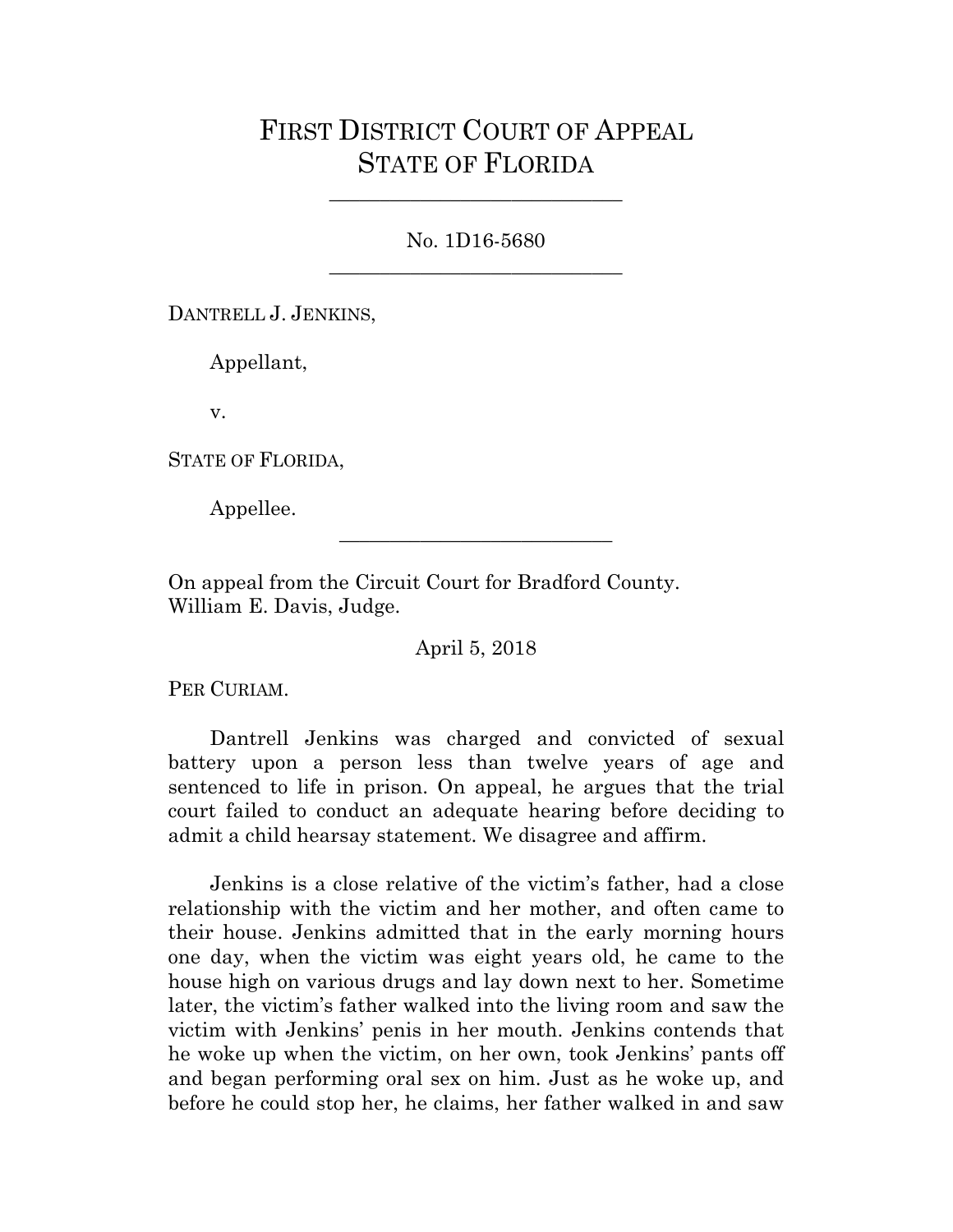them. The victim gave a different account of the events, which included Jenkins waking her up, grabbing her by the back of the head, and forcing her to put his penis in her mouth.

The victim told her mother that her father had walked in that morning and saw Jenkins' penis in her mouth; she mentioned no other details, such as who initiated the act. The State filed a notice to rely on this statement at trial as the statement of a child victim pursuant to section 90.803(23), Florida Statutes.

At the child-hearsay hearing, the victim's mother told the trial court what the victim told her. The defense conceded that Jenkins had already admitted that the incident occurred, and only argued as to who initiated it. But the defense argued that the victim's mother was not a credible source, and believed some of her hearing testimony was incompatible with her previous interview with child services personnel, in which she purportedly minimized her knowledge of the incident. If the trial court continued the hearing, the defense asserted, it could produce the mother's interviewer and demonstrate the mother's inconsistency and lack of credibility. If she was found to not be a credible witness, the statement must be excluded.

The trial court stated that any concerns it might have as to the mother's credibility were alleviated by Jenkins' own admission. The only statement the victim made to her mother that her father walked in and saw her and Jenkins—was undisputed by Jenkins. The court declined to continue the hearing and held that, so long as the victim testified at trial, her statement to her mother would be admitted.

Evidence at trial included the testimony of the victim, her mother and father, the defense witness intended to impeach the mother, and the individuals who conducted the interviews of both the victim and Jenkins, as well as the recorded interviews themselves. The jury returned a guilty verdict within twelve minutes.

Jenkins does not argue that the trial court's findings were inadequate under section 90.803(23), Florida Statutes, but only